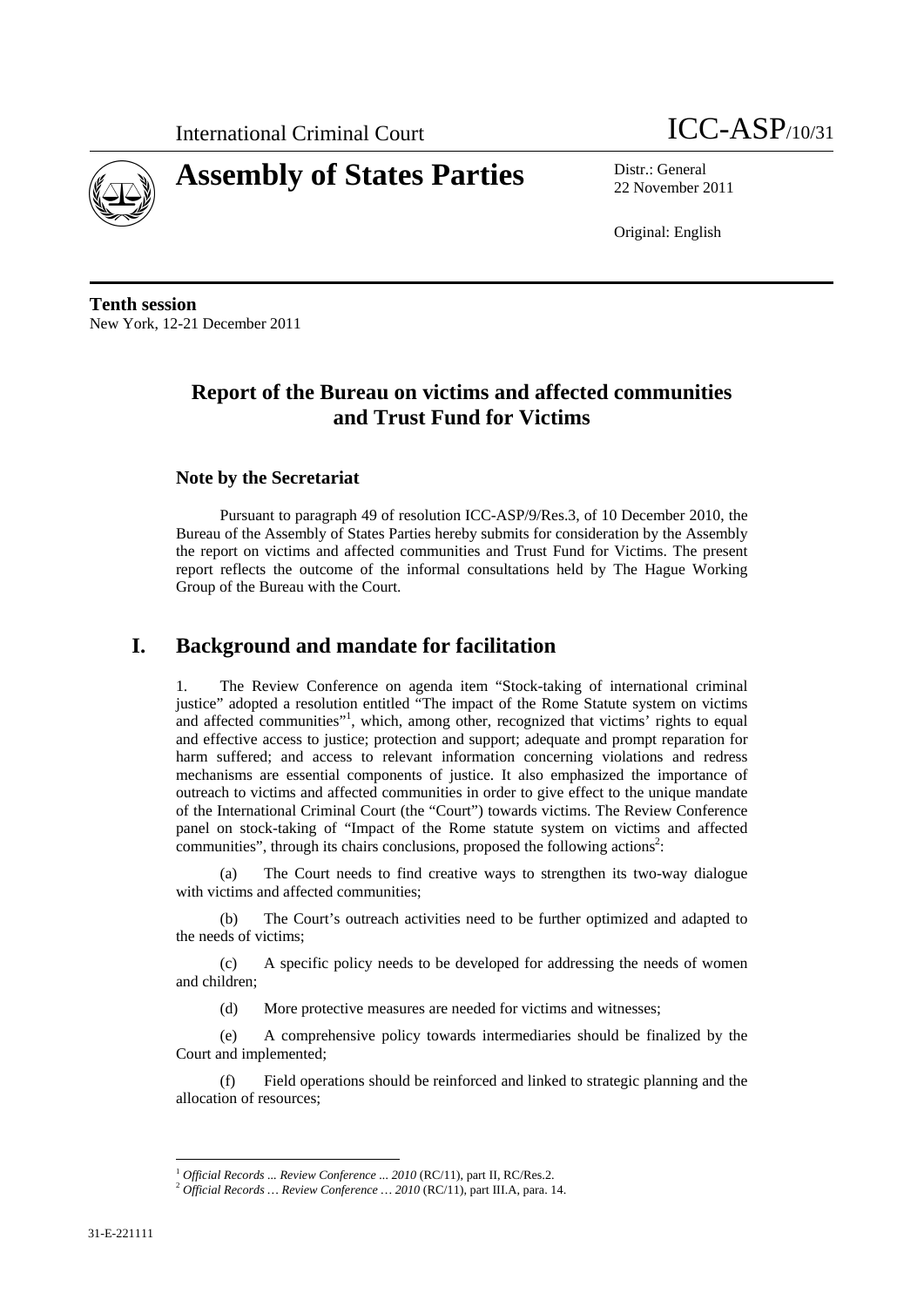(g) The Trust Fund (for Victims) should be encouraged, where prudent, to increase its visibility; and

(h) The Court needs the State Parties to continue their commitment, support and leadership.

2. The Assembly of States Parties (the "Assembly") at its ninth session in the so-called omnibus resolution<sup>3</sup> welcomed the focal points' report including the panel recommendations and, inter alia:

(a) requested the Court to review its strategy in relation to victims and to consider all aspects of the recommendations of the panel, including budgetary implications contained in the final report, and to report on the progress to the Assembly at its tenth session;

(b) encouraged States and civil society to take action to implement the resolution also with regard to victims' reparations and to consider carrying forward the recommendations in the final report; noted that, in light of the Court's forecast, the first reparations order could be issued in the course of 2011. In this respect, the Assembly of States Parties underlined the usefulness of a timely and informative dialogue between States Parties and the Court on victims-related issues of common interest and requested the Bureau to report on the developments in the victims-related issues to the Assembly at its tenth session.

(c) called upon States, international organizations, individuals, corporations and other entities to contribute voluntarily to the Trust Fund for Victims, in order to substantively increase the volume of the Trust Fund, broaden the resource base and improve the predictability of funding.

(d) encouraged the Secretariat of the Trust Fund to continue strengthening its dialogue with the Registry, States Parties and the international community, including donors as well as civil society, to ensure increased strategic and operational visibility, including transparent and quality driven activities;

(e) encouraged the Board of Directors and the Secretariat of the Trust Fund to anticipate the activation of the reparations mandate of the Trust Fund in the coming year, requiring pro-active engagement with stakeholders and the assurance of appropriate reservations for reparations while respecting existing commitments, and called upon States to consider their contributions to the Trust Fund in view of imminent reparations.

3. The Assembly at its ninth session also reiterated the need to continue to improve and adapt outreach activities and encouraged the Court to further develop and implement the Strategic Plan for Outreach in affected countries, including, where appropriate, by early outreach from the outset of the Court's involvement, including during the preliminary examination stage.<sup>4</sup>

4. The Bureau at its meeting on 1 February 2011 appointed Ms. Miia Aro-Sánchez (Finland) as facilitator within The Hague Working Group on the topic of Victims and affected communities and Trust Fund for Victims.

# **II. Discussion at The Hague Working Group**

5. The facilitator held five rounds of informal consultations on 10 March, 19 April, 10 May, 19 October and 3 November 2011. The topics that were discussed during those consultations can be divided in three main areas: 1) Revision of the Court's Strategy on victims; 2) Reparations; and 3) Trust Fund for Victims. The facilitator had initially planned also to organise a session dedicated to activities and initiatives by States Parties, civil society and others (as recommended in the ninth session of the Assembly above), but due to time and other constraints this did not take place. These issues however, to some extent, were discussed under other facilitations, such as cooperation and complementarity (including implementing legislation, measures to track and freeze assets, victim/witness relocation).

<sup>3</sup> *Official Records ... Ninth session ... 2010* (ICC-ASP/9/20), vol. I, part III, ICC-ASP/9/Res.3. 4

<sup>&</sup>lt;sup>4</sup> Ibid., para 38. This issue has been discussed under the facilitation on The Strategic Planning Process of the Court.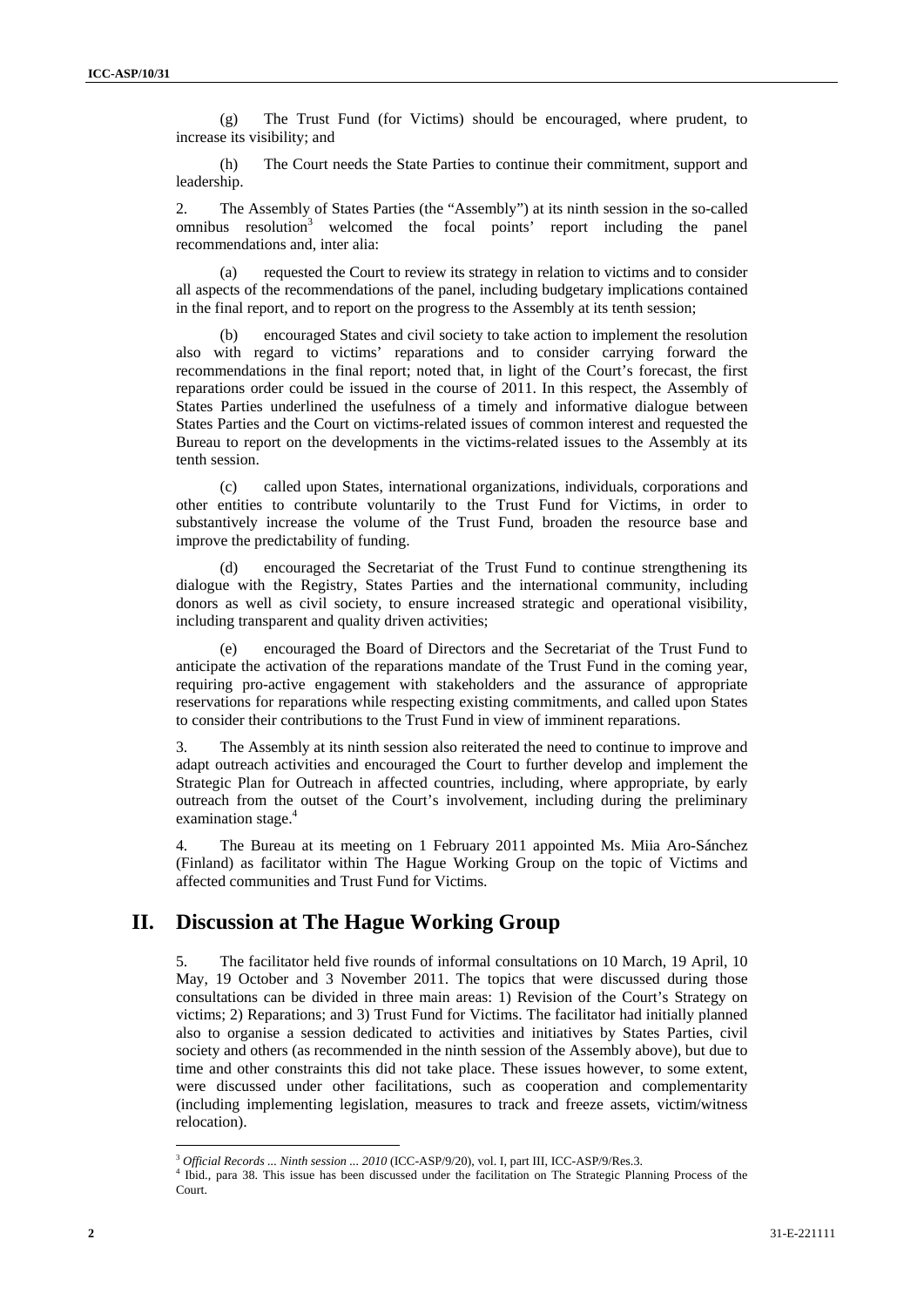### **A. Revised Court's Strategy in relation to Victims and report thereon**

6. The discussion on Court's Strategy on Victims took place in two phases. The first phase was on 19 April 2011 in order to provide the Court an opportunity to explain the situation with regard to Court's current Strategy in relation to victims (ICC-ASP/8/45), and to receive input from States Parties for the review process that was ongoing. The second phase took place on 19 October 2011 and 3 November 2011, after the Court had presented its draft revised Strategy and Report thereon (both dated 12 October 2011). The presentation of the revised Strategy was significantly delayed from the initial agreed objective, which was during July 2011. Accordingly, The Hague Working Group was not in a position to go into detailed discussion on the draft revised Strategy, but rather provided its initial views and concerns outlining the further discussion, to be continued in 2012.

7. The Court's draft revised Strategy contained four key objectives (reduced from six of the previous Strategy) relating to: communication; protection and support; participation and representation; reparations and assistance; as well as gender as a cross-cutting element. The comments and concerns from The Hague Working Group will be presented along these lines, preceded by general remarks.

#### **1. General remarks**

8. In their presentations on 19 April 2011,<sup>5</sup> all Court officials commonly cited limited resources as a key challenge in the implementation of the Strategy, since the workload had increased<sup>6</sup> without a corresponding increase in human resources. In particular it was noted that involvement of victims in the proceedings, their protection and support or communication with them require taking into account the realities of each specific country situation, as well as factors such as the prosecution of complex and lengthy trials, likely involving hundreds or thousands of victims, in locations far from where the relevant crimes have occurred; the need of keeping victims regularly informed in a language they can understand; the logistical difficulties in reaching victims and affected communities, in order to be able to present their views and concerns and therefore represent their interests in the proceedings; as well as the need to conduct individual psychosocial and risk assessments to determine the validity of victims' requests for protection and/or support and assistance. While recognizing the importance of efficiency measures to ensure meeting and managing victims' expectations, as well as better coordination and synergies amongst different units of the Court dealing with victims, it was underlined that given the increase in numbers, effective participation of victims and outreach ultimately requires also more resources.

9. With regard to the revision process of the Strategy, the Court indicated that interorgan coordination is conducted through Court-wide working group on Victims issues, with due respect for the independence of the respective offices. On how the Court's working group assessed the development of the Court's jurisprudence, the Court indicated that representatives of the Presidency participated in the working group that developed the Strategy, and that representatives from Chambers will be participating as observers in the revision of the upcoming revision of the Strategy, with their remarks being taken into account. The Court highlighted that the case law had to influence the Strategy, and not the converse.

10. As regards the draft revised Strategy and the report thereon (dated 12 October 2011), a general concern of The Hague Working Group at the outset was the length of the draft report (45 pages). It was agreed that the Court will significantly reduce the length of the next draft in order to meet the recommendation of the Secretariat of the Assembly on the maximum length of the documents (16 pages), and will circulate a new revised version. At

<sup>&</sup>lt;sup>5</sup> On 19 April 2011 representatives of the Court's Public Information and Documentation Section (PIDS), Victims and Witnesses Unit (VWU), the Victims Participation and Reparations Section (VPRS), Office of Public Counsel for Victims (OPCV) briefed the Working Group on the questions posed by the facilitator in advance regarding the current strategy, including challenges in implementation, as well as in measuring progress. A representative of the Gender and Children Unit of the Office of the Prosecutor (OTP) also provided information and clarifications to the meeting.

<sup>&</sup>lt;sup>6</sup> Updated Registry and Trust Fund fact sheet, first issued on 1 June 2010 ahead of the Review Conference under the symbol RC/ST/INF.3, indicating since then a large increase, among other, in the numbers of victims' applications for participation and for reparations.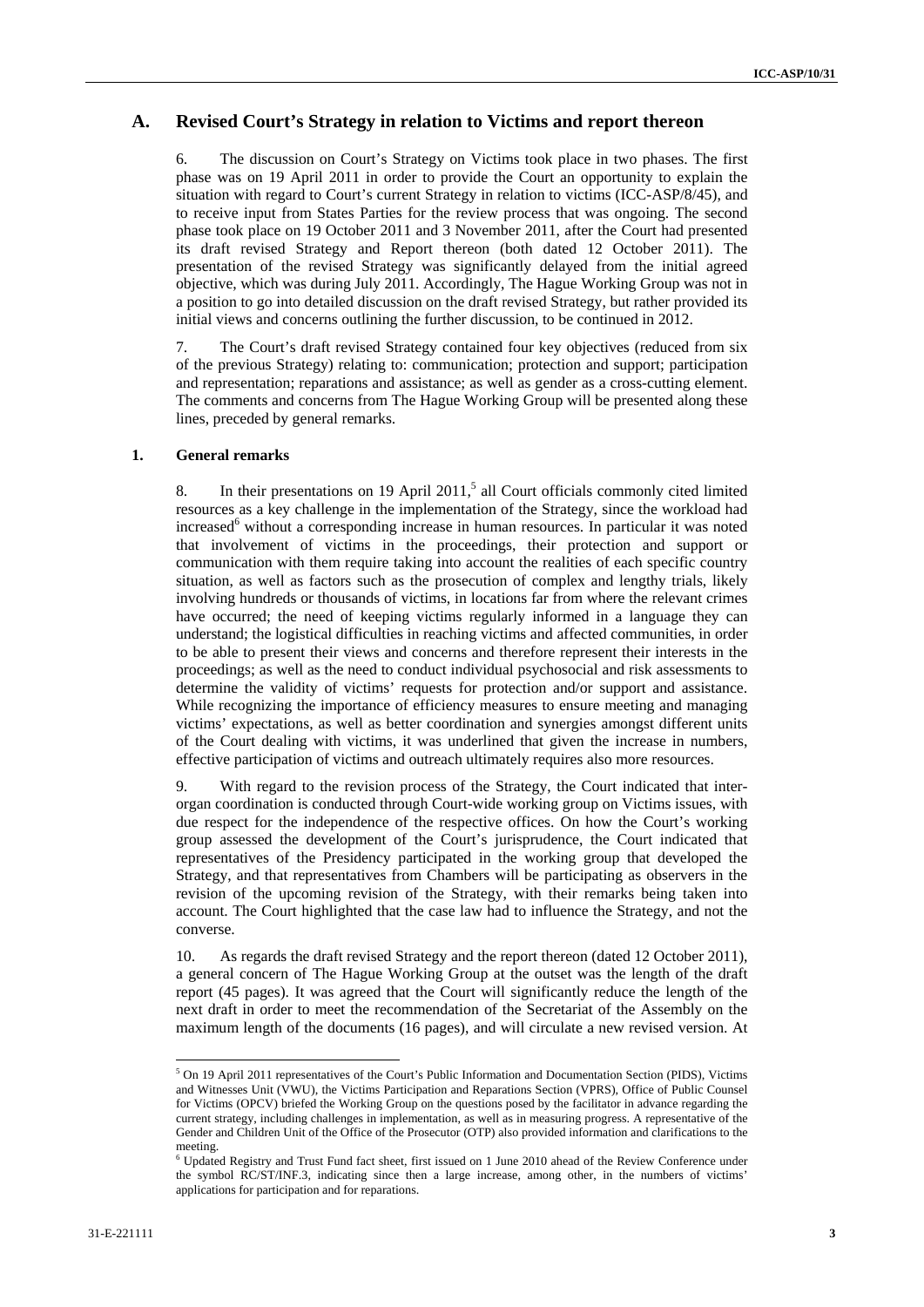the same time, the Court will take into account the initial comments received and will also edit the revised strategic objectives. Given the late stage of the preparations for the Assembly, neither of the documents will be available before the tenth session. This was acceptable to the Working Group, as in any event the discussion on the topic should continue in 2012, and the final revised Strategy and report thereon should be presented rather to the eleventh session of the Assembly.

11. A general feeling was expressed that the Strategy was considered as too ambitious and unrealistic, including because it would not be sustainable within available resources. Caution was expressed towards the usefulness of having aspirational objectives, as explained in the Strategy, which might raise false expectations on the Court's capacity to deliver on them. Moreover, the "rights-based approach" that was adopted as a basis for Strategy, was questioned from this same perspective and it was also noted that as regards the rights of victims, there appeared to be a sense of equivalency between those of victims and of the defence. Consequently, the need for clarification of the legal basis of the rights and obligations referred to was stressed. Furthermore, strong support was expressed that the "quantity-based approach" whereby the successful Court operations were measured by numbers of victims participating or receiving assistance, needed to come to an end, and instead the Court should think of a more "quality-based approach" or even a more representational rather than individualistic way of ensuring victims' role within the Rome Statute system.

12. The Court explained that the rights referred to in the draft revised Strategy reflected the rights already contained in the Statute, i.e. the right to support, protection, participation, information, reparations. The obligations referred not only to the Court but also to States since, without States, the Court could not meet most of its obligations. Furthermore, the concept of rights was evolving, based on decisions of Chambers. As regards the request to focus on quality rather than quantity, the Court noted that it was impossible for the organs to choose who would be the most representative victims allowed to participate. Furthermore, the quantity was not the driving factor for the Court, but it was concerned to ensure within the legal framework the involvement of victims and the implementation of all their rights, including to be informed.

13. As regards financial resources required for the implementation of the revised Strategy, it was stated that the allocation of resources required a comprehensive analysis and it was difficult for States to consider any requests for additional resources. It was therefore suggested that the Strategy be considered in the light of the limited resources available. It was noted that the Court had indicated that the Strategy would bear no budgetary implications for 2012, that it was aware of the financial sensitivities and that any requests for additional resources would be included in the 2013 proposed programme budget with the appropriate justifications to be considered by the Committee on Budget and Finance. As an additional clarification the Court explained that the increase of resources in the proposed budget for 2012 in areas relating to victims were due to the situation in Libya, and the assumptions that follow from that new situation.

### **2. Communication**

14. The Court indicated that the aim of objective 1 "Communication" was to provide to victims and affected communities all information necessary to make them aware of their rights. A rights-based approach was a main element of the Strategy; therefore, in order to enable victims to know that they could approach the Office of the Prosecutor ( "OTP"), it was important to have some communication activities. The OTP explained that it was important to include preliminary examinations under objective 1 to highlight what the OTP does at this stage, showing that the OTP reaches out to victims of alleged Court's crimes when assessing their interests or when inviting them the send their views on an article 15 of the Rome Statute request to open an investigation. The purpose of the preliminary examination is to enable the Prosecutor to receive and consider information from different sources, including from victims, to enable him to make a determination on whether there is a reasonable basis to proceed with an investigation.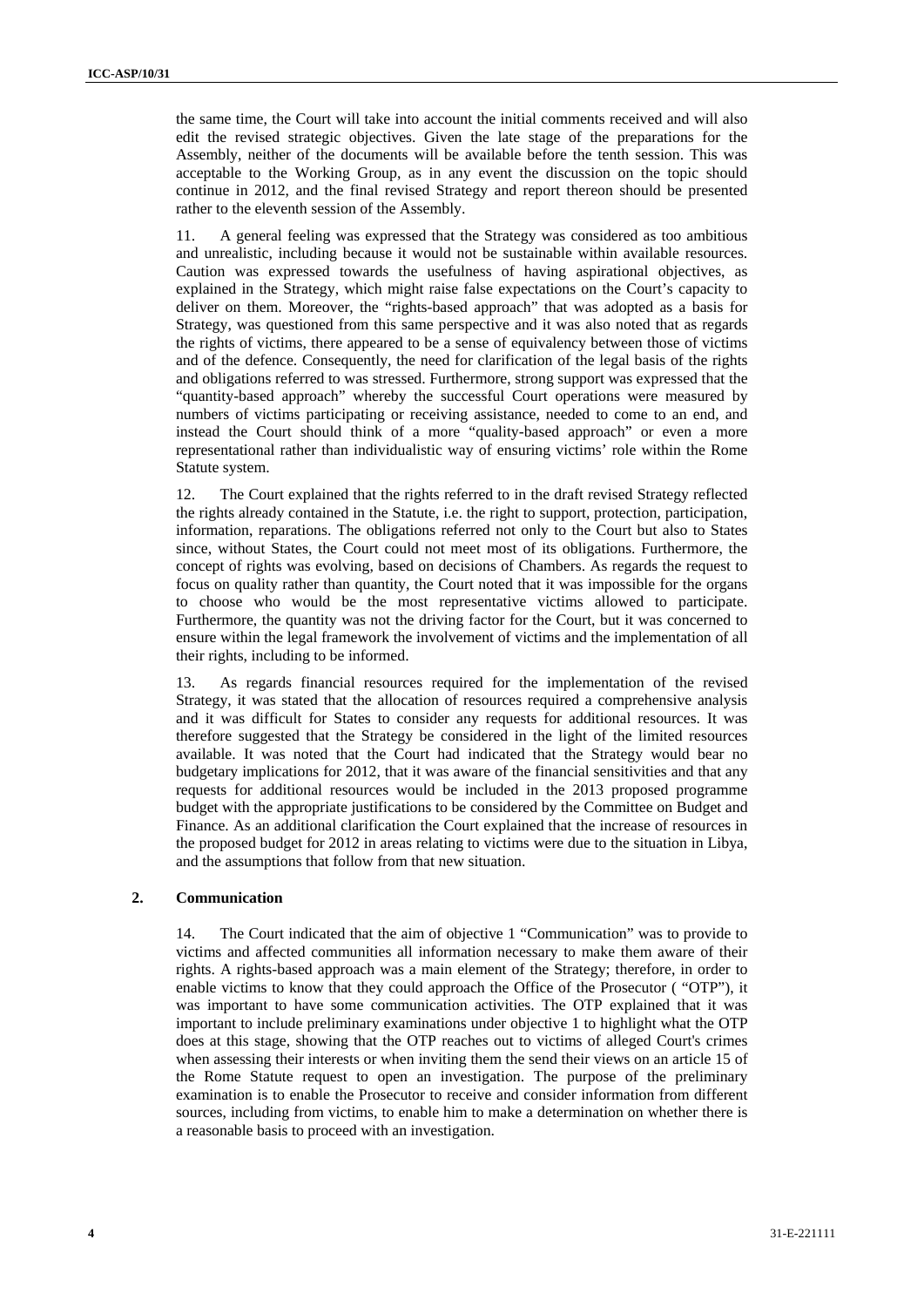15. Many States expressed concern that the current formulation of the objective referring to communication to all victims including in situations under preliminary examination was too far-reaching and not realistic. Views were expressed that the communication should primarily serve the information needs victims have so that they can participate in the proceedings or otherwise exercise their rights under the Rome Statute. The Court explained that also during preliminary examinations, there would be, in practice, a need to provide information to victims seeking it, also in order to manage their expectations. However, contrary to a view expressed, the Court was not seeking proactive communication in the preliminary examination phase, but rather reactive responses to the inquiring victims. A representative of a nongovernmental organization ("NGO") reminded of the importance of effective communication to victims, which was also a conclusion of the Review Conference Stocktaking exercise.

16. It was agreed that the Court will reflect a new formulation for that objective, which would set out more realistic objectives that reflect in more detail the legal mandate of the Court.

### **3. Protection and Support**

17. In the meeting of 19 April 2011 the Court explained the coordination of the different units in the area of protection and support in defining their respective policies. Such coordination was conducted with due respect for the independence of the respective offices. Furthermore, in the coordination between the Registry and the OTP in the field, there was a limit to the flexibility and the pooling of resources, given the neutrality of the Registry and the independence of the OTP. There was, nevertheless, a high degree of coordination between, e.g. the VWU and the Gender and Children Unit of the OTP, and a Protocol on protection had recently been concluded between the OTP and the Registry. The Gender and Children Unit was one of VWU's partners and there was some exchange of information on psychological assessments. Furthermore, the OTP had established a Protection Strategies Unit, which served, inter alia, as a focal point for VWU to discuss protection issues and to update the protection strategy throughout the development of a case, after referral of a case by the OTP to the VWU.

18. As regards the draft revised Strategy objective 3 "protection and support", a concern was expressed that the formulation was too bread and generic, as it engages the Court to provide protection, support and assistance to "victims", without specifying further to which victims (such as those interacting with the Court). The Court agreed to reconsider this formulation. A request was also made to the Court that it would include in its Report the recently established voluntary fund for relocations, and consider its use in a strategic way – something that was not included in the current version.

#### **4. Victim Participation and representation**

19. The Hague Working Group was informed during 19 April 2011 meeting by the representative of the VPRS that until recently separate application forms for participation and reparation had been used, on the basis of early consultations in the field, in order to avoid raising expectations of reparations in the early phase of a situation. However since October 2010 when a joint application form had been instituted, an applicant could now indicate whether his/her application related to participation, reparations or both, which means that while making the procedure simpler for the victims, in future, more applicants are likely to apply for both at the same time. The representative of the VPRS also explained that as a result of recent decisions of the Pre-Trial Chamber clarifying the status of victims of a situation not linked to a case, it was likely that in future, a greater proportion of applications received will be linked to a case, thus reducing the scope of eligible victims.

20. In response to a question regarding whether there could be a more collective approach to victim participation, since victimization in the Rome Statute crimes tended to be on a collective basis, the representative of VPRS noted that this could be looked into further but that the Rules of Procedure and Evidence<sup>7</sup> provide for individual applications to be made for participation in proceedings, though legal representation can be more collective

<sup>7</sup> *Official Records … First session … 2002* (ICC-ASP/1/3 and Corr.1), part II.A.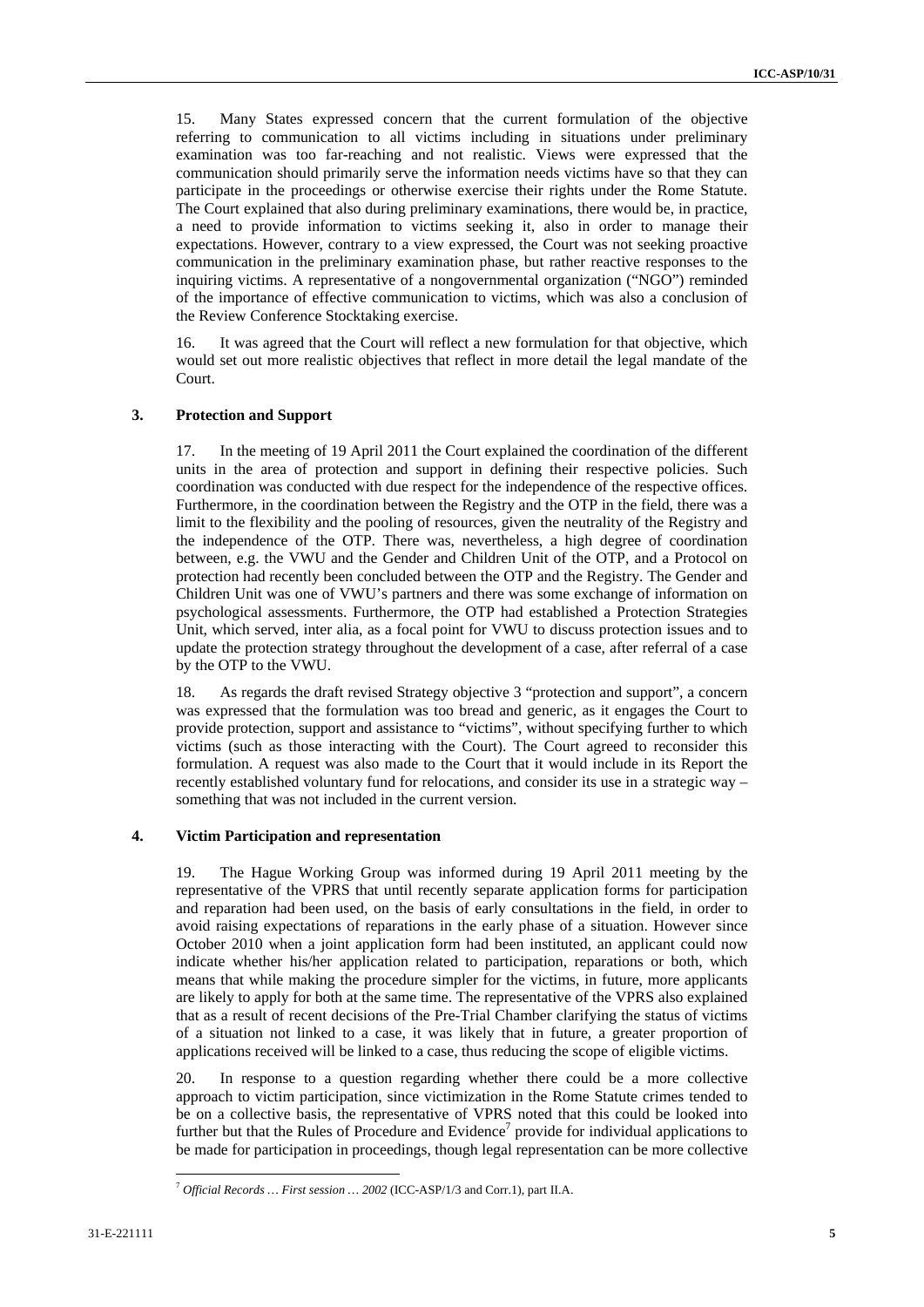(rule 90). She noted however that when it comes to the provision for victims to make representations to a Pre-Trial Chamber on whether to authorize an investigation under article 15 of the Rome Statute (which must be distinguished from participation in proceedings under article 68, paragraph 3), in the situation of Kenya the Pre-Trial Chamber had authorized representations to be made by community leaders on behalf of communities of victims. The question therefore arose whether the legal framework permitted any more move towards collective representation.

21. In the same meeting, a representative of the OPCV indicated that it was possible to assess the level of participation, and that, it can be generally said that victims are currently able to participate at the different stages of the proceedings. In particular victims can present their views and concerns, intervene on matters of fact and law, and also appear in person before Chambers. Participation seems to be more effective at the trial stage where victims have been granted by Chambers with extensive rights if compared with the modalities of participation granted at the pre-trial phase. The OPCV also noted that victims are able to participate in specific proceedings, i.e. articles 17 and 19 of the Rome Statute, and rule 50 of the Rules of Procedure and Evidence. As a response to a query on the longterm sustainability of the current strategic objectives, and what could be delivered within existing resources, a representative of the OPCV indicated that, with the two new Kenya cases, the OPCV had reached the limit of the workload its members can manage. The question of what can be accomplished within existing resources is a function of the larger picture of the number of proceedings in which the Office is involved and the phases of those proceedings.

22. In the Court's draft report on draft revised Strategy the situation of increased workload and lack of sufficient resources, especially in the VPRS, is also expressed clearly.<sup>8</sup> The Working Group shared the view that this situation is a source of concern. The facilitator questioned the Court, whether it had had internal discussion on the matter and how to improve the situation. A point was made that it would not be possible to continue the current way of operation given the continuous rise in the numbers of victims participating and existing resources, and that a systemic change was required. A representative of the NGO underlined that the number of victims participating was not a problem, as that should be considered rather as a success of the Court, but it was rather the way participation was processed. The NGO was also supportive of the review of the participation processes from this perspective. A question was raised whether there is also some short-term measures the Court can take to alleviate the situation.

23. The Court informed the Working Group that internal discussions on the need for revision had taken place, but it was still very preliminary phase to comment in detail. It is a complex issue including also a possible need to revise Court's legal framework, and aspects such as the rights of the defence as concerns the application process. It should therefore be conducted carefully and analytically, in full consultation. The Court expressed the wish to receive guidance on this matter from the Assembly at it tenth session, and to engage with the Assembly on the review from early on in the process.

24. A concern was expressed that the draft revised Strategy presented Court as responsible for soliciting and encouraging victims to participate. It was pointed out that while victims participate in proceedings, this was an initiative of the party concerned. It was stated that the Court should be fair and impartial and should not encourage one party to participate. In response, a representative of the Court indicated that this was not the aim.

<sup>8</sup> Paragraphs 103-104 of the draft report:

<sup>&</sup>quot;103. At headquarters in The Hague, the Section supports Chambers by managing applications and other documents received from victims, and preparing reports on individual applications. The last two years have seen a huge increase in the workload of the Section in this regard. The average monthly number of applications for participation received has increased over 207% just in the first five months of 2011 in comparison with the monthly average over the whole of 2010.

<sup>104.</sup> The proliferation is due to the increase in the number of situations and cases, and also to the scope of the charges in each case. During the last two years the Section has not had sufficient staff to process all the applications received, so has had to prioritise the processing of applications linked to the cases (rather than the situation) and to the immediate proceedings (particularly confirmation hearings or trial), in order to avoid causing delays in the proceedings or preventing victims from exercising their rights. Additional staff have been hired on a temporary basis, which is neither efficient nor sustainable. Nevertheless, several times during 2011 the Registry was obliged to inform Chambers that it is not in a position to comply with orders to process applications or conduct activities by the deadlines imposed due to a lack of resources."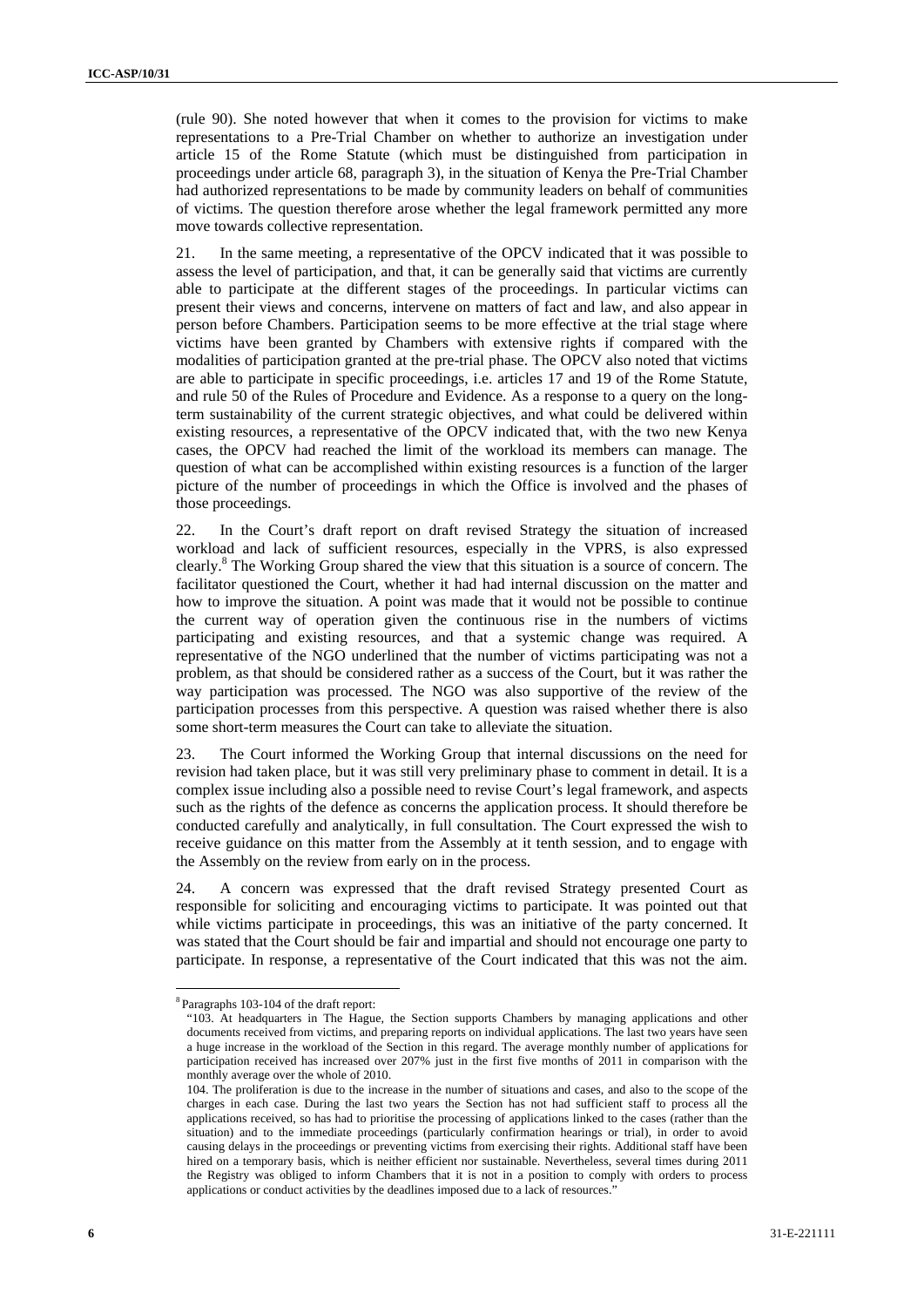The Court did not put in place mechanisms to encourage victims' participation, but it did have mechanisms to enable all victims and affected communities to be fully aware of their rights, and it did so in an impartial manner. Each organ that interacted with victims would do so with this in mind.

25. The formulation of the objective as referring to victims' right to high-quality legal representation was questioned, as there was already a definition in the Rules of Procedure and evidence of the criteria that the counsel needs to meet. The Court agreed to look also the formulation of this objective.

#### **5. Reparations and assistance**

26. In the meeting of 10 May 2011, the issue of reparations was discussed from the point of view of the Strategy, as well the situation on implementing article 75, paragraph 1, of the Rome Statute on reparation principles by the Chambers, and also from the perspective of the Trust Fund for Victims and how it is preparing to implement the possible first reparations order. This discussion is reported in a later segment of the report entitled "Reparations".

27. As regards objective 4 of the draft revised Strategy, "Reparations and assistance", it refers to ensuring that as many victims as possible are able to exercise their right as regards reparation. A concern was expressed with regard to the numeric goal "as many as possible". A proposal was made that the Court, instead of referring to "all" or "as many as possible" or other numeric terms in the Strategy, should just keep to the term "victim", within the meaning of the Rome Statute. The Court agreed to revise also this objective.

28. A concern was expressed of the shallow content of this objective, on the grounds that the Court had not yet issued a decision on the reparations. It was important to do scenario planning and to manage expectations. The Court indicated that it was difficult to plan in the current situation without knowing what to expect as regards the reparations orders, but it was already managing expectations through, e.g. communication with victims' communities regarding possible outcomes.

### **B. Reparations**

29. In its meeting on 10 May 2011 the Working Group had before it a document, entitled "ICC: Relevant provisions concerning reparations", submitted by the Registry on 9 May 2011. The main goal of the meeting was 1) to explain and understand the Rome Statute framework on reparations and the roles of different organs of the Court, the Trust Fund for Victims, the States and other stakeholders in the process, and 2) to get an update on the implementation of such framework so far.

#### **1. Overview of the Rome Statute framework on reparations**

30. As regards the legal framework of the Court on reparations, the Registrar explained that main legal provisions for the reparations to victims could be found in article 75 of the Rome Statute, as well as in article 79 under which a Trust Fund for Victims was established. In addition, rules 94 to 99 of the Rules of Procedure and Evidence outline the procedure for victims to request reparations. In this connection, the Registrar highlighted the importance of rule 95 according to which the Court can proceed on its own motion and initiate a request for reparations. With respect to provision of publicity of reparations proceedings, the Registrar emphasized the importance of rule 96 of the Rules of Procedure and Evidence, pursuant to which the Court may seek the cooperation of relevant States Parties in respect of the publication of reparation proceedings.

31. The Registrar also highlighted some of the key roles of the Registry in the practical phase of the reparations, such as management of expectations among affected communities; assistance in applications for the reparations proceedings and organization of legal representation; provision of publicity to judicial decisions regarding reparations; facilitation of a range of procedural activities; and more generally, the overall presence of the Registry in the field.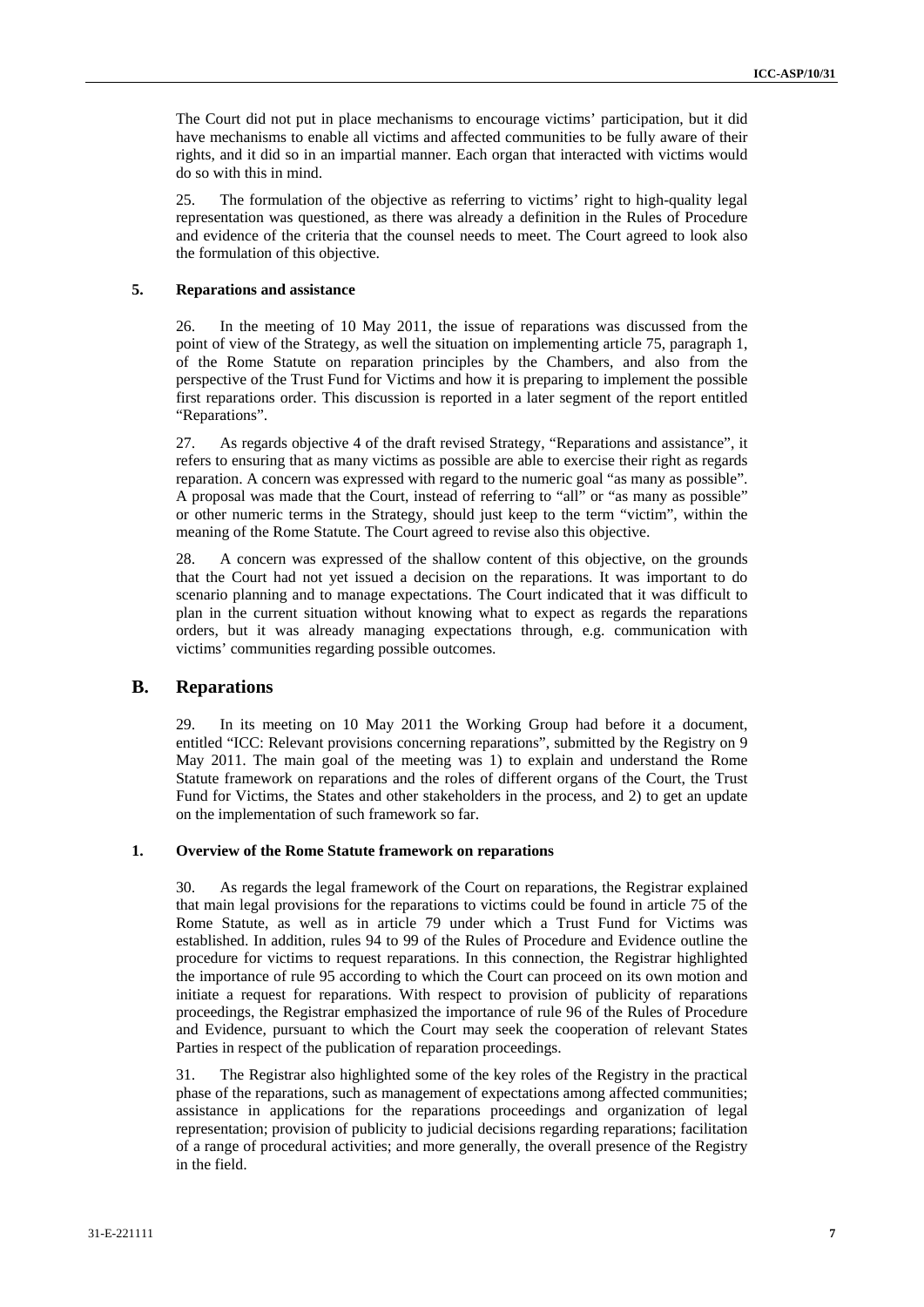32. In addition, the Registrar informed the Working Group that in the Lubanga case, in order to avoid calling a witness twice, the Trial Chamber had decided to apply regulation 56 of the Regulations of the Court<sup>9</sup> which would allow it to hear witnesses and examine the evidence for the purposes of a possible decision on reparations at the same time as hearing witnesses for the purpose of the trial.

#### **2. Update on implementation of the reparations framework and the Court's Strategy in relation to victims**

33. The representative of the Presidency briefed the Working Group on the current situation with regard to the article 75, paragraph 1, of the Rome Statute, indicating that two aspects were important: the meaning of the article and the procedural ways to establish principles for reparations. As regards the meaning of article 75, paragraph 1, he informed the Working Group that the judges had held plenary discussions on this issue in 2005 and 2007. As regards the procedures, he indicated that the practical effect of those discussions was that the establishment of principles by the Court would be achieved through its jurisprudence in specific cases, including any appeals. In the event that any of the three cases currently before the Court resulted in convictions, reparations would in practice be considered by the same judges as during the trial proceedings. He further added that given the innovative and complex nature of the subject, there was a strong interest in views of experts outside the Court. He welcomed any input from the States, as many national jurisdictions already had procedures in place for reparations, even though on a much smaller scale.

34. The Representative of the VPRS indicated that the role of the Registry and the VPRS in the reparations phase will depend on the kind of the proceedings that the Trial Chamber initiates in a particular case and in particular it will depend on what the respective Chamber will require the Registry to do. The VPRS indicated that the office has already started preparation for the reparations phase, including managing expectations of the affected communities and considering the need to explain clearly that reparations will be possible only after the end of a trial (if there was a conviction), that there might not be substantial assets and that not all people that consider themselves as being victims will qualify for the reparations. It was noted that the major challenge for the VPRS is how to communicate with the victims about reparations when it is still not known the system that will be adopted. As regards the potential role of the VPRS in the reparations phase, it was indicated that it will probably predominantly consist of collecting contextual information from the field, analysis of applications in accordance with the requirements provided by the Chambers, organization of legal representation and close cooperation with PIDS in order to create effective messages to be conveyed to the affected communities.

35. The representative of the Outreach Unit (OU) in the PIDS indicated two major challenges of the OU in respect of reparations: a) how to manage expectations of the affected communities; and b) how to ensure that the affected communities get accurate information on a timely basis. In relation to the second challenge she noted the issue of limited resources and emphasized the importance of rule 96 of the Rules of Procedure and Evidence, as mentioned above. The OU indicated that many of the mechanisms already in place will also be used in respect of reparations, as for example the use of air-time to broadcast proceedings by radio and TV.

36. The Executive Director of the Secretariat of the Trust Fund for Victims, Mr. Pieter de Baan, reminded the Working Group of its two main mandates; implementation of Courtordered reparations and providing general rehabilitation assistance (physical and psychological rehabilitation, material support) to victims within the Court's jurisdiction. He explained that the engagement of the Trust Fund for Victims under the first mandate would be triggered by a Court decision, as reparations award is to be deposited with, or implemented through the Trust Fund. In addition, the Board of Directors of the Trust Fund may consider complementing the award with other resources of the Trust Fund (in which case the collective forms of reparations are favoured by the Regulations of the Trust Fund for Victims<sup>10</sup>). The current reserve the Trust Fund has for reparations orders is at  $\epsilon$  1

 $\overline{a}$ <sup>9</sup> Regulations of the Court, ICC-BD/01-01-04.

<sup>&</sup>lt;sup>10</sup> Official Records ... Fourth session ... 2005 (ICC-ASP/4/32), part III, ICC-ASP/4/Res.3.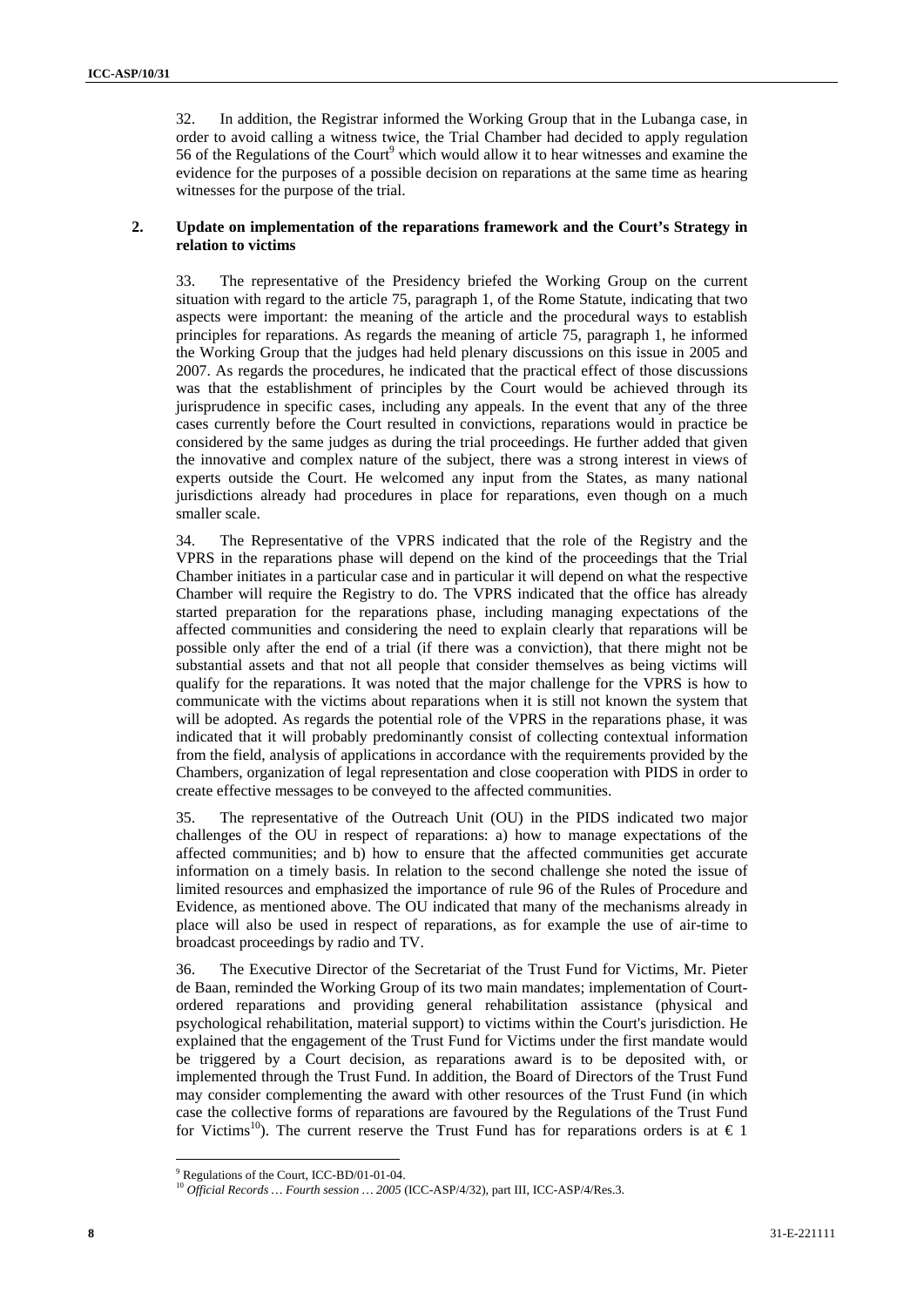million, following a decision by the Board of Directors. In addition, the Trust Fund is able to perform an advisory role for the Court in the design phase of any reparations order based on experiences and structures of its existing activities under the second mandate. Finally, the Trust Fund is able to monitor, evaluate and report on implementation of reparations. Some of the challenges that were identified by the Executive Director were the lack of precedent; managing expectations with potentially eligible beneficiaries; inclusion of vulnerable groups of victims in design and implementation of reparations; changing roles of Trust Fund under two mandates and perceptions in the field it might cause; need to ensure more increasing trend in contributions and resources. With regard the latter, the Board of Directors is considering launching a fundraising call in the event of a first decision on reparations.

37. The issue of identification and freezing of suspects' assets has also relevance for the reparations phase. The OTP and the Registry strongly emphasized the cooperation between the two organs on the issue, in accordance with the Rome Statute. The Registry's representative noted that it had a limited mandate and could act only upon instructions from the Chamber. The Registry's role was to facilitate the dialogue between the Court and the States, mostly by notifying the States identified by the Chamber in their request for cooperation in the freezing of assets, and doing follow-up through the respective embassies. He noted that the requests from the Chambers to States to freeze assets are often general and would require further investigative actions, and that the Registry had very limited resources to undertake these: it had no staff available to undertake financial investigations for the purposes of freezing assets, as the mandate of the financial investigator was for the purpose of establishing the indigence of detainees requesting legal aid. This one financial investigator work was limited to verification of the information provided by suspects and the States, and could not be used for financial investigations linked to the freezing of assets.

38. The OTP noted that in the course of its investigations the OTP, notably via its Financial Investigative Unit, gives particular attention to financial related information, addresses the need for identification of financial assets publicly, and where applicable sends requests to relevant States. Up to date, the OTP has sent 41 requests to 20 different States in relation to the financial aspects of the investigations. It was also clarified that in some instances a State may receive two similar requests for identification and freezing of assets from the Court, for example one from the Chambers and one from the OTP, as a result of different mandates and focus of required information. In such cases, States should not hesitate to request clarifications from the Court.

39. In respect of the question as to whether the Court cooperates with the United Nations network for tracking and freezing of assets, the Court responded that they are in contact with the United Nations and that the OTP and the Registry are members of a number of such networks. However, they also noted that this cooperation could be useful in terms of preliminary clarifications, but that the requests for cooperation still needed to be processed directly by the States. As regards the amount of assets that have been already identified and frozen, it was noted that the Court had had only limited success so far and that number of requests to the States was still pending.

### **C. Trust Fund for Victims**

40. In addition to presentation of the Trust Fund for Victims preparations for the reparations phase, the Executive Director of the Secretariat of the Trust Fund for Victims, Mr. Pieter de Baan, briefed the Working Group on the status of activities on two occasions, on 15 March 2011 and 4 November 2011.

41. At the annual meeting of the Board of Directors of the Trust Fund on 21 and 22 March 2011, some key issues were anticipating the Trust Fund's reparations mandate including the legal, financial and operational aspects, fundraising approach and initiatives, and organization of the Secretariat of the Trust Fund, whereby the Board of Directors provided guidance to the Secretariat.

42. On 4 November 2011 the Executive Director noted that there was a positive rising trend in increasing voluntary contributions and donor-base, which was remarkable given the current economic climate. However, the resources of the Trust Fund needed still to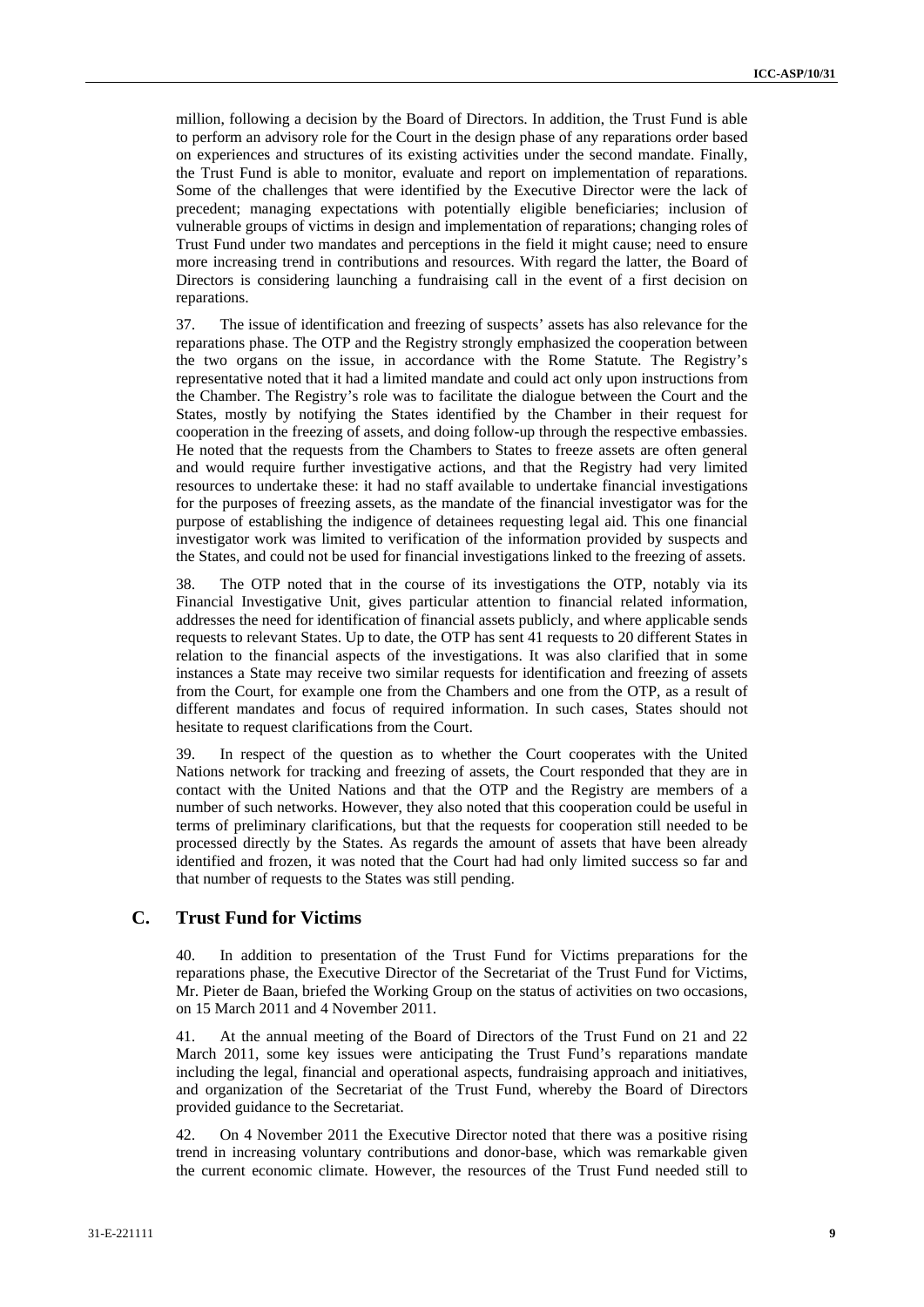grow significantly in order to meet the expectations of victims and other stakeholders. The Secretariat of the Trust Fund has identified the opportunity to liaise with the international private donor community, but so far did not dispose of the required time and resources. The Executive Director noted that this is a very competitive market, entry to which required dedicated efforts and professional fundraising activities. Regarding the action that States Parties and NGOs could undertake to help raise the profile and increase the impact of the Trust Fund, the Executive Director invited States that might have information on any partners with which the Secretariat of the Trust Fund could work to so indicate to him. In seeking engagement with civil society, contributions other than funding would be welcomed, e.g. contributions in-kind and technical support.

43. As regards how the Assembly might strengthen the Secretariat of the Trust Fund legally and financially, the Executive Director indicated that the Secretariat was in need of core capacity in the form of legal and financial expertise. One State Party had assisted through the contribution of a legal officer, which position was now recommended by the Committee on Budget and Finance to be continued as a GTA position for 2012. As regards financial expertise, the financial management workload had been calculated at 295 work days, a function that had been absorbed by the team. He noted the importance of confidence regarding financial management of the Trust Fund, both internally as well as by external parties including the donors.

44. The Secretariat of the Trust Fund indicated that the office was reviewing the projects in the Democratic Republic of the Congo and Uganda to assess their impact on victims. The Secretariat of the Trust Fund had conducted a survey of 2,500 victims on the impact of the support provided by the Trust Fund, the meaning of the Trust Fund for victims, and whether they knew that it was linked to the Court. The results were to be presented at the tenth session of the Assembly. Sustainability plans were being incorporated, including an assessment of the areas from which the Trust Fund could transition, and those where it was more sustainable to transition to working with partners.

# **III. Conclusion**

45. The Hague Working Group considers that the discussion under this item should continue as regards all the areas addressed in this report: 1) Revision of the Court's Strategy on victims; 2) Reparations; and 3) Trust Fund for Victims. In this context the Working Group wishes to propose the text in the annex for inclusion in the omnibus resolution.